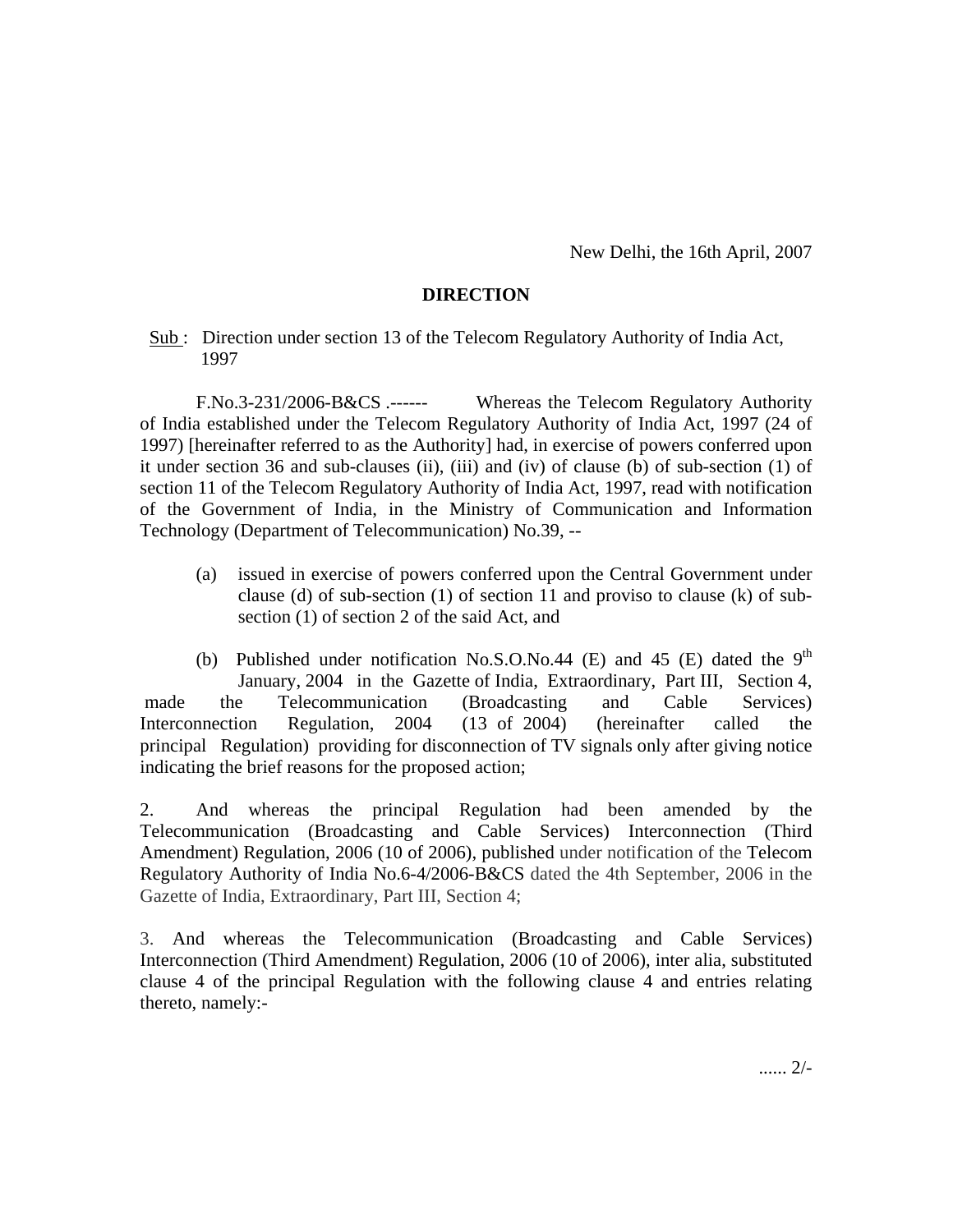## "**4. Disconnection of TV channel signals**

4.1 No broadcaster or multi system operator shall disconnect the TV channel signals to a distributor of TV channels without giving three weeks notice to the distributor clearly giving the reasons for the proposed action.

Provided that a notice would also be required before disconnection of signals to a distributor of TV channels if there was an agreement, written or oral, permitting the distribution of the broadcasting service, which has expired due to efflux of time.

Provided further that no notice would be required if there is no agreement, written or oral, permitting the distribution of the signals.

4.2 No distributor of TV channels shall disconnect the re-transmission of any TV channel without giving three weeks' notice to the broadcaster or multi system operator clearly giving the reasons for the proposed action.

4.3 A broadcaster/ multi system operator/ distributor of TV channels shall inform the consumers about such dispute to enable them to protect their interests. Accordingly, the notice to disconnect signals shall also be given in two local newspapers out of which at least one notice shall be given in local language in a newspaper which is published in the local language, in case the distributor of TV channels is operating in one district and in two national newspapers in case the distributor of TV channels is providing services in more than one district. The period of three weeks mentioned in sub-clauses 4.1 and 4.2 of this regulation shall start from the date of publication of the notice in the newspapers or the date of service of the notice on the service provider, whichever is later.

## Explanation

*1. In case the notice is published in two newspapers on different dates then the period of three weeks shall start from the latter of the two dates.* 

*2. Broadcaster/multi system operator/ distributor of TV channels may also inform the consumers through scrolls on the concerned channel(s). However, issue of notice in newspapers shall be compulsory.* 

4.4 The notice in the newspapers must give the reasons in brief for the disconnection".

........ 3/-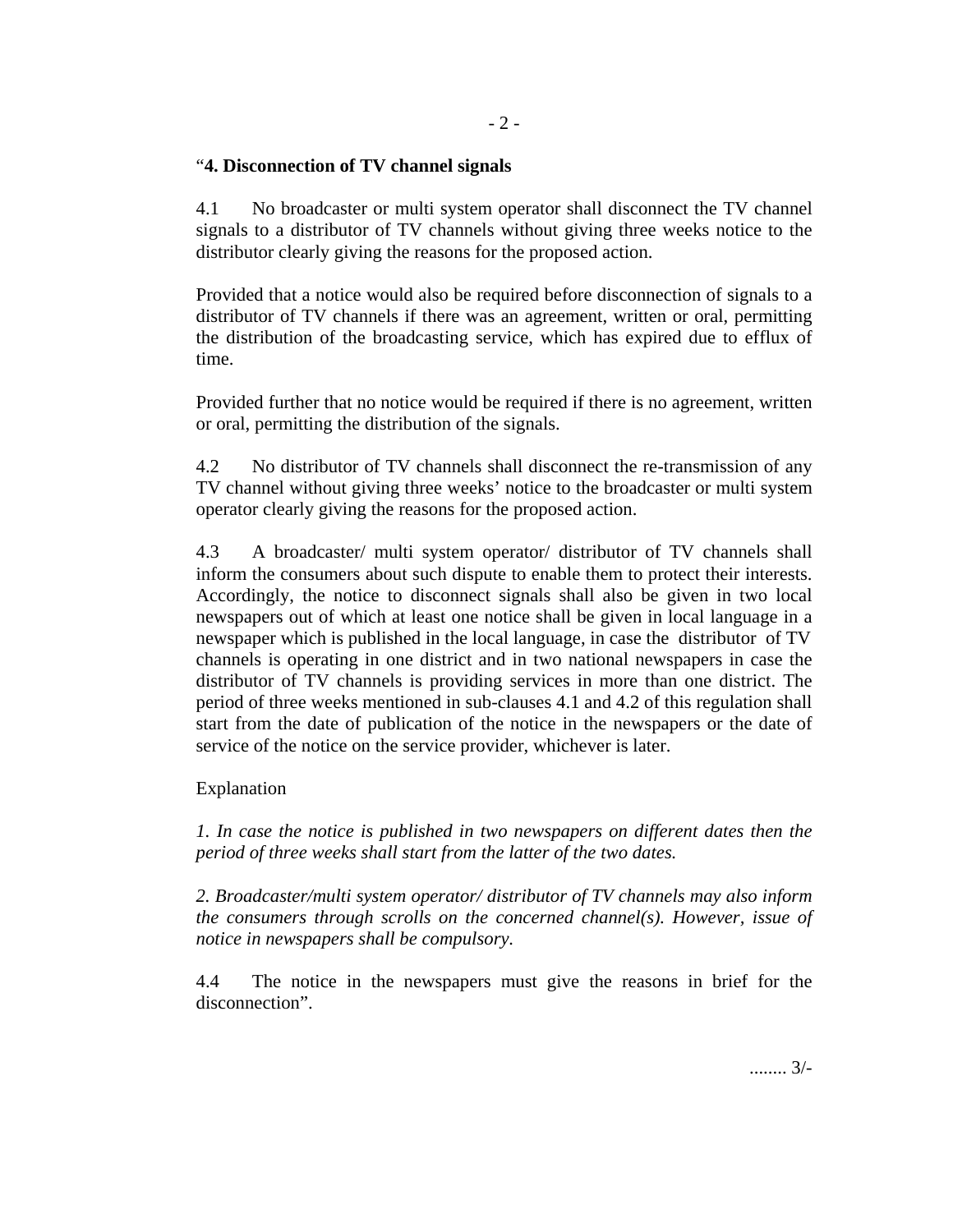4. And whereas the Authority received a complaint dated the  $1<sup>st</sup>$  December, 2006 from M/s. Shah Cable Network, Telhara, Akola, Maharashtra, (hereinafter referred to as M/s Shah Cable Network) complaining about the disconnection of signals of Star Sports Channel on the  $26<sup>th</sup>$  of October, 2006 by M/s ESPN Software India Pvt. Limited;

5 And whereas a copy of the said complaint letter of M/s Shah Cable Network was forwarded by the Authority vide its letter No.3-231/2006-B&CS dated the  $12<sup>th</sup>$ December, 2006 to M/s. ESPN Software India Pvt. Ltd, having their head office at  $7<sup>th</sup>$ floor, Tower 'C', Infinity Towers, DLF Phase 2, Gurgaon, Haryana-122002 (hereinafter referred to as M/s. ESPN Software India Pvt. Ltd.) asking them to convey their comments on the issues raised in the complaint letter;

6. And whereas in response to the said letter of the Authority referred to in paragraph 5 above, M/s. ESPN Software India Pvt. Ltd. informed the Authority that their contract with M/s Shah Cable Network authorized the cable network to provide its services to households only and the cable operator is barred from providing services to hotels and commercial establishments and that during their survey, it was noticed that the cable operator was providing his services to hotels and other commercial establishments which is not only in breach of terms of the contract but also tantamount to piracy of the service and further that despite their informing and warning him about this unauthorized distribution, the cable operator did not discontinue his services to the hotels and kept pirating the services and that, therefore, due to reasons mentioned above, the services to the said operator were discontinued;

7. And whereas the Authority, vide its letter dated the  $28<sup>th</sup>$  December, 2006, sought further clarifications from M/s ESPN Software India Pvt. Ltd. as to whether the signals had been switched off in violation of the principal Regulations as amended by the Telecommunication (Broadcasting and Cable Services) Interconnection (Third Amendment) Regulation, 2006 (10 of 2006) and whether any public notice was issued before effecting the disconnection of signal to M/s Shah Cable Network in terms of clause 4.1 of the principal Regulations and also asked M/s ESPN Software India Pvt. Ltd. to furnish evidence of giving such public notice to the Authority latest by the  $5<sup>th</sup>$  January, 2007;

8. And whereas M/s. ESPN Software India Pvt. Ltd. has informed the Authority, vide their letter dated 3.1.2007, that their act of de-activating the services to the cable operator was not in violation of the Interconnection Regulations dated the  $4<sup>th</sup>$  September, 2006 or any amendments thereof and that as per the TRAI guidelines, sub-section 4.1 of the Telecommunication (Broadcasting and Cable Services) Interconnection Regulations, 2006, they are not required to give a notice, if there is no agreement, written or oral, permitting the distribution of the signals and that since, the cable operators are explicitly barred from providing the services to hotels and commercial establishments and since, the hotels and commercial establishments were not a part of the contract to whom the cable operator was distributing the services, therefore, no public notice was issued before switching off the services;

......... 4/-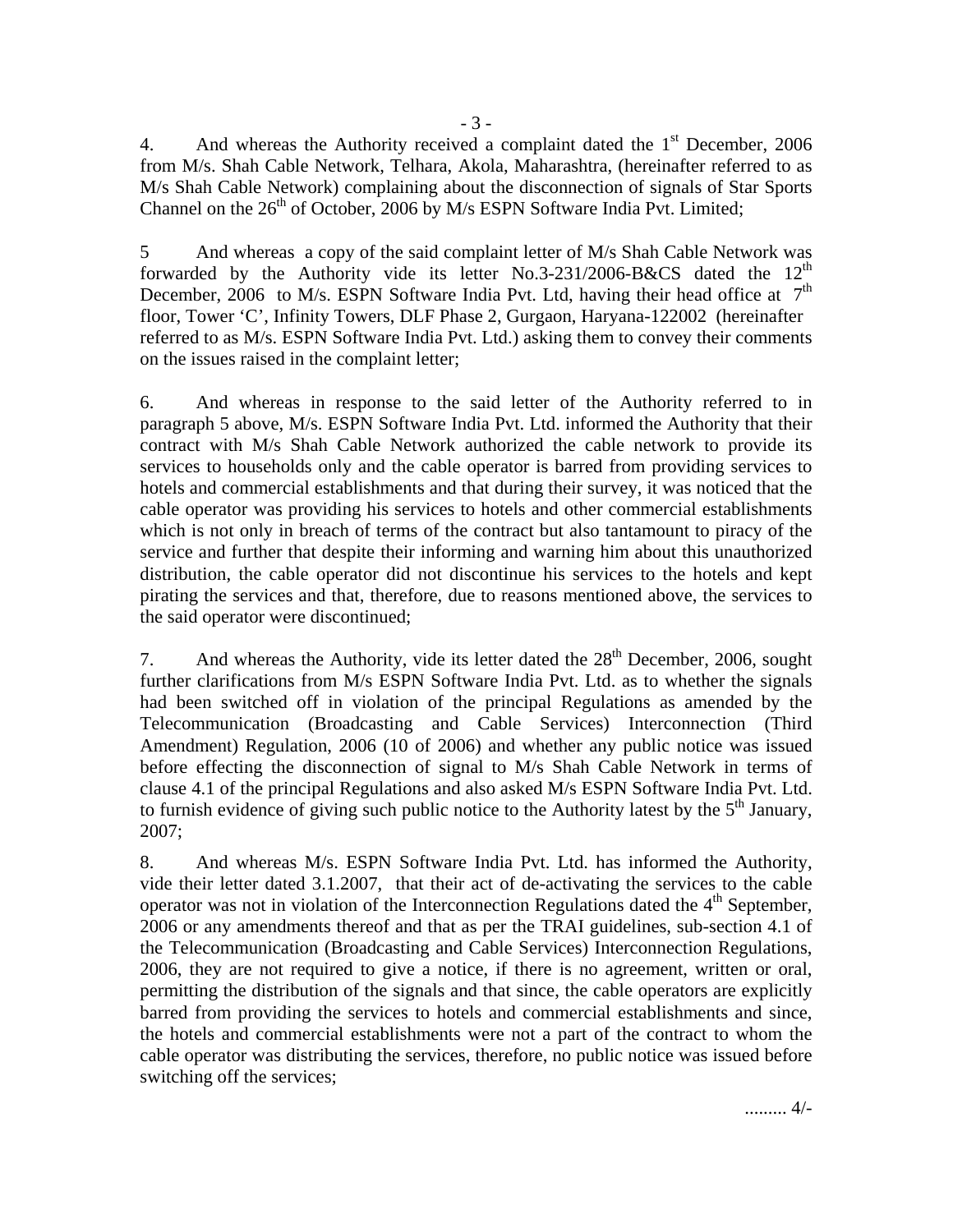**9.** And whereas the Authority has considered the clarifications given by M/s ESPN Software India Pvt. Ltd., which have not been found to be satisfactory for the following reasons, namely:-

- 4 -

- (a) the assertion by M/s ESPN Software India Pvt. Ltd. that since hotels and commercial establishments were not a part of the contract to whom the cable operator was distributing the services, therefore, no notice was required to be issued, is not acceptable for the reason that there was a contract between M/s ESPN Software India Pvt. Ltd. for the distribution of the services and they have themselves informed the Authority that their contract with M/s Shah Cable Network authorized the cable network to provide its services to households;
- (b) the assertion that cable operators are explicitly barred from providing the services to hotels and commercial establishments is not a valid ground for disconnection of signals without notice to the cable operator for distribution of services as the households were also covered under the contract;
- (c) any contravention of the terms of the contract by the cable operator is a dispute between the service providers and as such disconnection of the services on account of such dispute was squarely covered by the requirement of public notice under clause 4.3 of the principal Regulations as amended by the Telecommunication (Broadcasting and Cable Services) Interconnection (Third Amendment) Regulation, 2006;
- (d) the disconnection of the services without issuing such public notice has resulted in a situation where the consumers have been deprived of their right to be informed about the likely disconnection with a view to protecting their interests as envisaged in sub-clause (3) of clause 4 of the Telecommunication (Broadcasting and Cable Services) Interconnection (Third Amendment) Regulation, 2006; and
- (e) since, admittedly, there was a contract between M/s ESPN Software India Pvt. Ltd. and M/s Shah Cable Network, notice of disconnection under sub-clause (1) of clause 4 of the principal Regulation and public notice under sub-clause (3) of clause 4 was mandatory before disconnection of the signals.